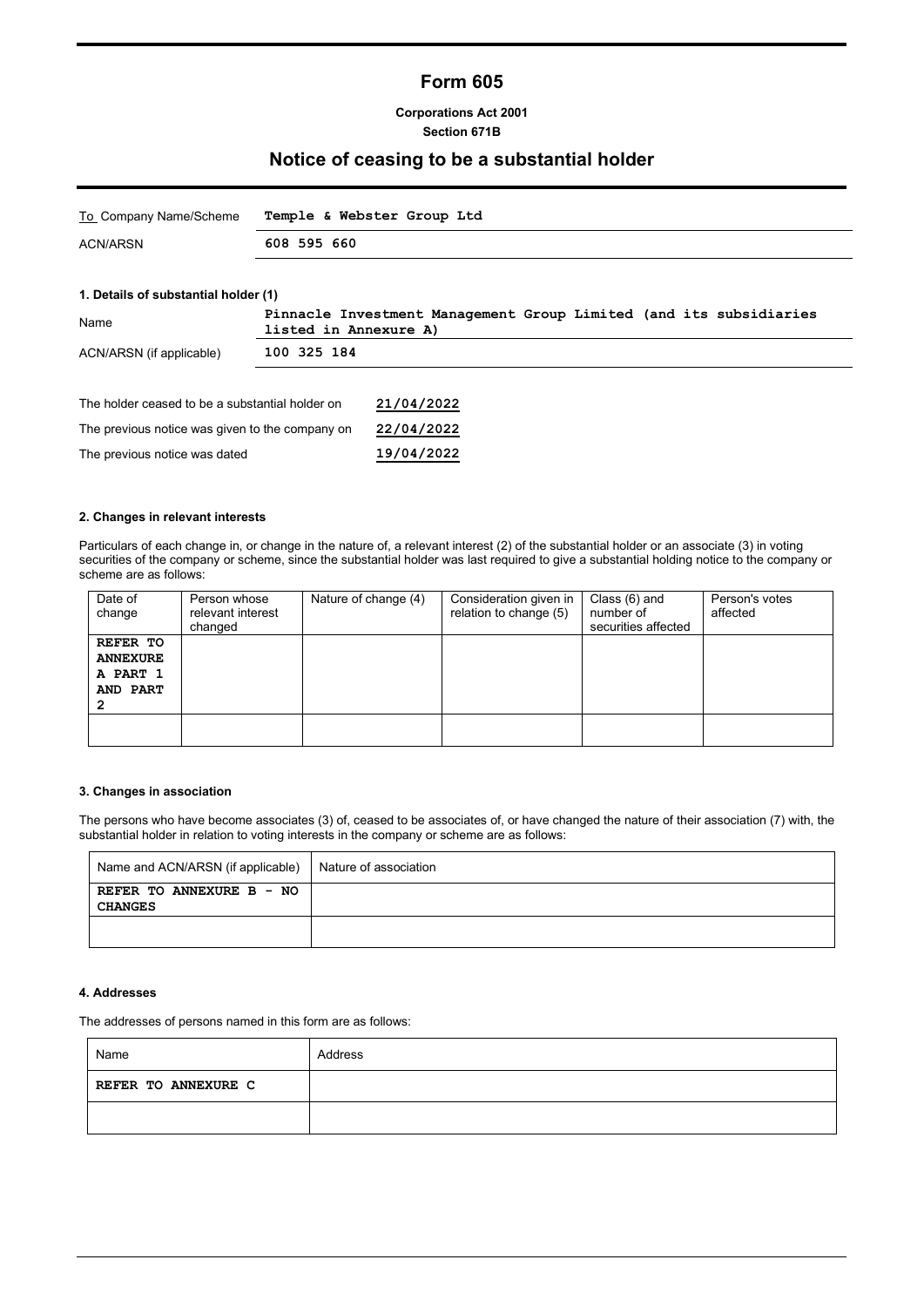### **Signature**

| print name | CALVIN KWOK | capacity | COMPANY SECRETARY |
|------------|-------------|----------|-------------------|
| sign here  |             | date     | 26/04/2022        |

#### **DIRECTIONS**

- (1) If there are a number of substantial holders with similar or related relevant interests (eg. a corporation and its related corporations, or the manager and trustee of an equity trust), the names could be included in an annexure to the form. If the relevant interests of a group of persons are essentially similar, they may be referred to throughout the form as a specifically named group if the membership of each group, with the names and addresses of members is clearly set out in paragraph 4 of the form.
- (2) See the definition of "relevant interest" in sections 608 and 671B(7) of the Corporations Act 2001.
- (3) See the definition of "associate" in section 9 of the Corporations Act 2001.
- (4) Include details of:
	- (a) any relevant agreement or other circumstances because of which the change in relevant interest occurred. If subsection 671B(4) applies, a copy of any document setting out the terms of any relevant agreement, and a statement by the person giving full and accurate details of any contract, scheme or arrangement, must accompany this form, together with a written statement certifying this contract, scheme or arrangement; and
	- (b) any qualification of the power of a person to exercise, control the exercise of, or influence the exercise of, the voting powers or disposal of the securities to which the relevant interest relates (indicating clearly the particular securities to which the qualification applies).

See the definition of "relevant agreement" in section 9 of the Corporations Act 2001.

- (5) Details of the consideration must include any and all benefits, money and other, that any person from whom a relevant interest was acquired has, or may, become entitled to receive in relation to that acquisition. Details must be included even if the benefit is conditional on the happening or not of a contingency. Details must be included of any benefit paid on behalf of the substantial holder or its associate in relation to the acquisitions, even if they are not paid directly to the person from whom the relevant interest was acquired.
- (6) The voting shares of a company constitute one class unless divided into separate classes.
- (7) Give details, if appropriate, of the present association and any change in that association since the last substantial holding notice.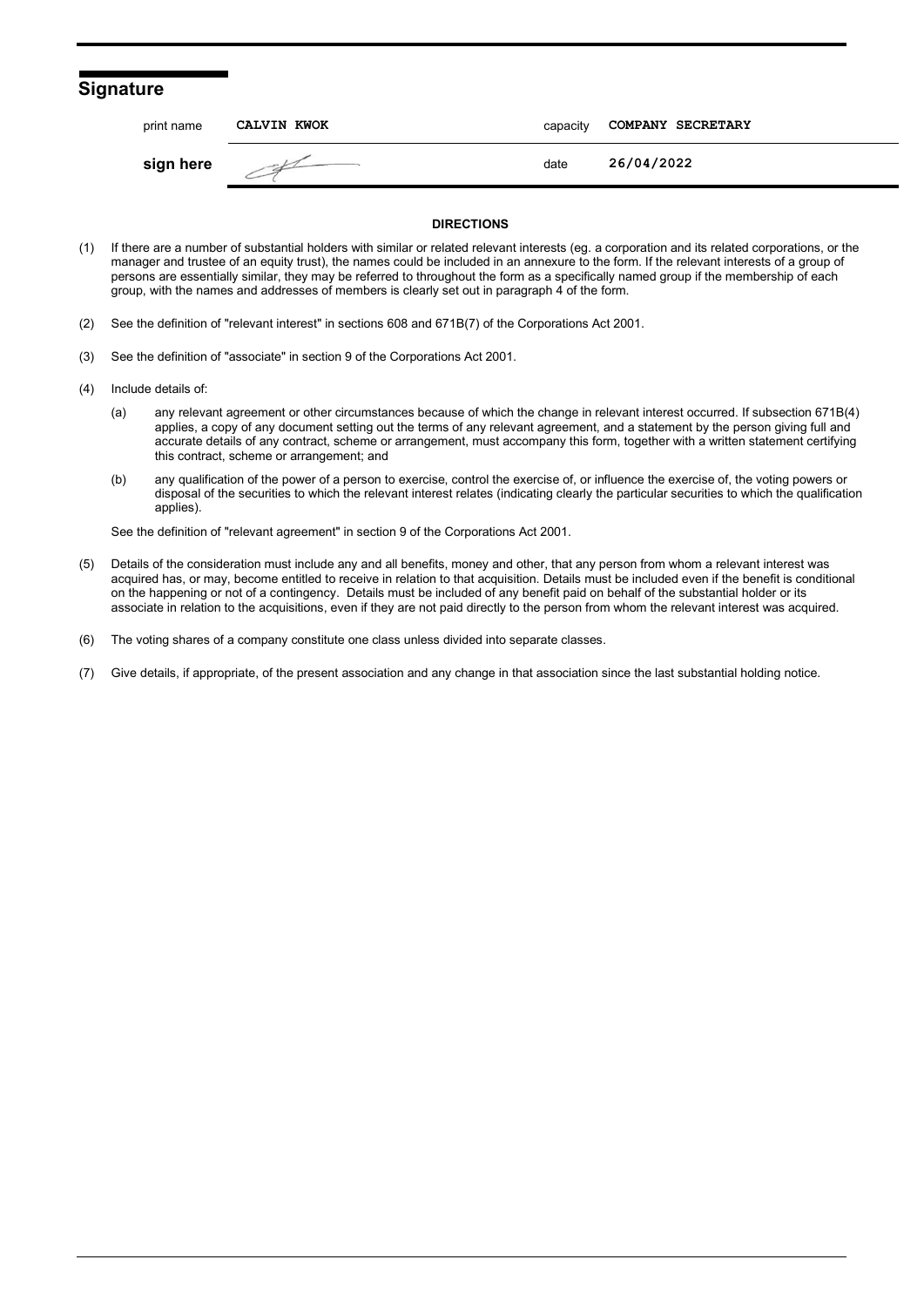**Temple & Webster Group Ltd Annexure A - Part 1**

| Legend                  |                                                                                                                                                                                                                                                                                                                                                                                                                                                                                                                                                                                                                                                                                                                                                                                 |
|-------------------------|---------------------------------------------------------------------------------------------------------------------------------------------------------------------------------------------------------------------------------------------------------------------------------------------------------------------------------------------------------------------------------------------------------------------------------------------------------------------------------------------------------------------------------------------------------------------------------------------------------------------------------------------------------------------------------------------------------------------------------------------------------------------------------|
| <b>PIML</b>             | Pinnacle Investment Management Group Limited<br>Pinnacle Investment Management Limited<br>Ariano Pty Limited (ACN 605 250 799)<br>Next Financial Limited (ACN 081 722 894)<br>Next Financial Nominees Pty Ltd (ACN 093 252 576)<br>Next Financial Nominees No. 2 Pty Ltd (ACN 132 819 115)<br>Investment Solutions Client Services Pty Ltd (ACN 117 898 334)<br>Priority Funds Management Pty Ltd (ACN 120 826 575)<br>Priority Investment Management Pty Ltd (ACN 116 943 456<br>PNI Option Plan Managers Pty Ltd (ACN 125 030 766)<br>Pinnacle RE Services Limited (ACN 130 508 379)<br>Pinnacle Services Administration Pty Ltd (ACN 126 175 148)<br>Pinnacle Investment Management (UK) Limited (Company<br>Number 11026111)<br>POSH Nominees Pty Limited (ACN 620 094 251) |
| <b>PFSL</b>             | Pinnacle Fund Services Limited (ACN 082 494 362)                                                                                                                                                                                                                                                                                                                                                                                                                                                                                                                                                                                                                                                                                                                                |
| <b>PNI Acquisition</b>  | Acquisition of securities by one or more affiliated investment<br>managers which it or its associates holds directly or indirectly<br>above 20% voting power in (see Annexure $A - Part 2$ ) and/or<br>Pinnacle Fund Services Limited, who each in turn hold relevant<br>interests in the securities the subject of this notice.                                                                                                                                                                                                                                                                                                                                                                                                                                                |
| <b>PNI Disposal</b>     | Disposal of securities by one or more affiliated investment<br>managers which it or its associates holds directly or indirectly<br>above 20% voting power in (see Annexure $A - Part 2$ ) and/or<br>Pinnacle Fund Services Limited, who each in turn hold relevant<br>interests in the securities the subject of this notice.                                                                                                                                                                                                                                                                                                                                                                                                                                                   |
| <b>PFSL Acquisition</b> | Acquisition of securities in its capacity as responsible entity or<br>trustee of registered or unregistered schemes and/or relevant<br>interest by virtue of section 608(3) of the Corporations Act as it or<br>its associates holds directly or indirectly above 20% voting power<br>in one or more affiliated investment managers (see Annexure A -<br>Part 2) who each in turn hold relevant interests in the securities<br>the subject of this notice.                                                                                                                                                                                                                                                                                                                      |
| <b>PFSL Disposal</b>    | Disposal of securities in its capacity as responsible entity or<br>trustee of registered or unregistered schemes and/or relevant<br>interest by virtue of section 608(3) of the Corporations Act as it or<br>its associates holds directly or indirectly above 20% voting power<br>in one or more affiliated investment managers (see Annexure A -<br>Part 2) who each in turn hold relevant interests in the securities<br>the subject of this notice.                                                                                                                                                                                                                                                                                                                         |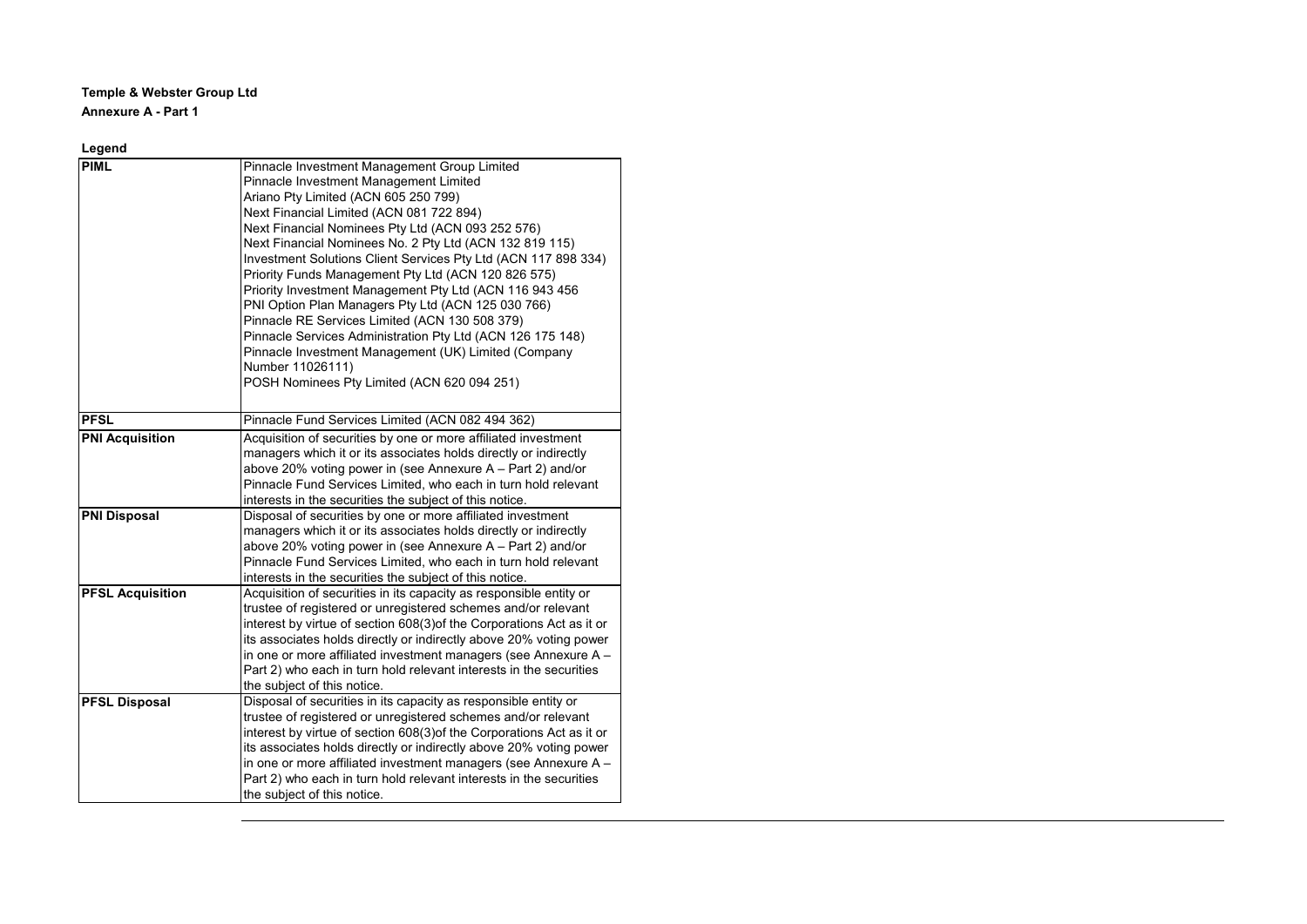| Date of Change  | Person whose relevant interest changed | Nature of change       | <b>Consideration</b> | Number of         | <b>Person's</b> | <b>Class of securities</b> |
|-----------------|----------------------------------------|------------------------|----------------------|-------------------|-----------------|----------------------------|
|                 |                                        |                        | lgiven in relation   | <b>Securities</b> | <b>votes</b>    |                            |
|                 |                                        |                        | <b>to change</b>     | laffected         | affected        |                            |
| 12/12/2021 PIML |                                        | <b>PNI Acquisition</b> |                      |                   |                 | Ordinary fully paid        |
| 13/12/2021 PFSL |                                        | IPFSL Disposal         |                      |                   |                 | Ordinary fully paid        |

**This is Annexure "A - Part 1" as mentioned in form 605 Notice of ceasing to be a substantial holder**

∠

Calvin Kwok Company Secretary

Date: 26/04/2022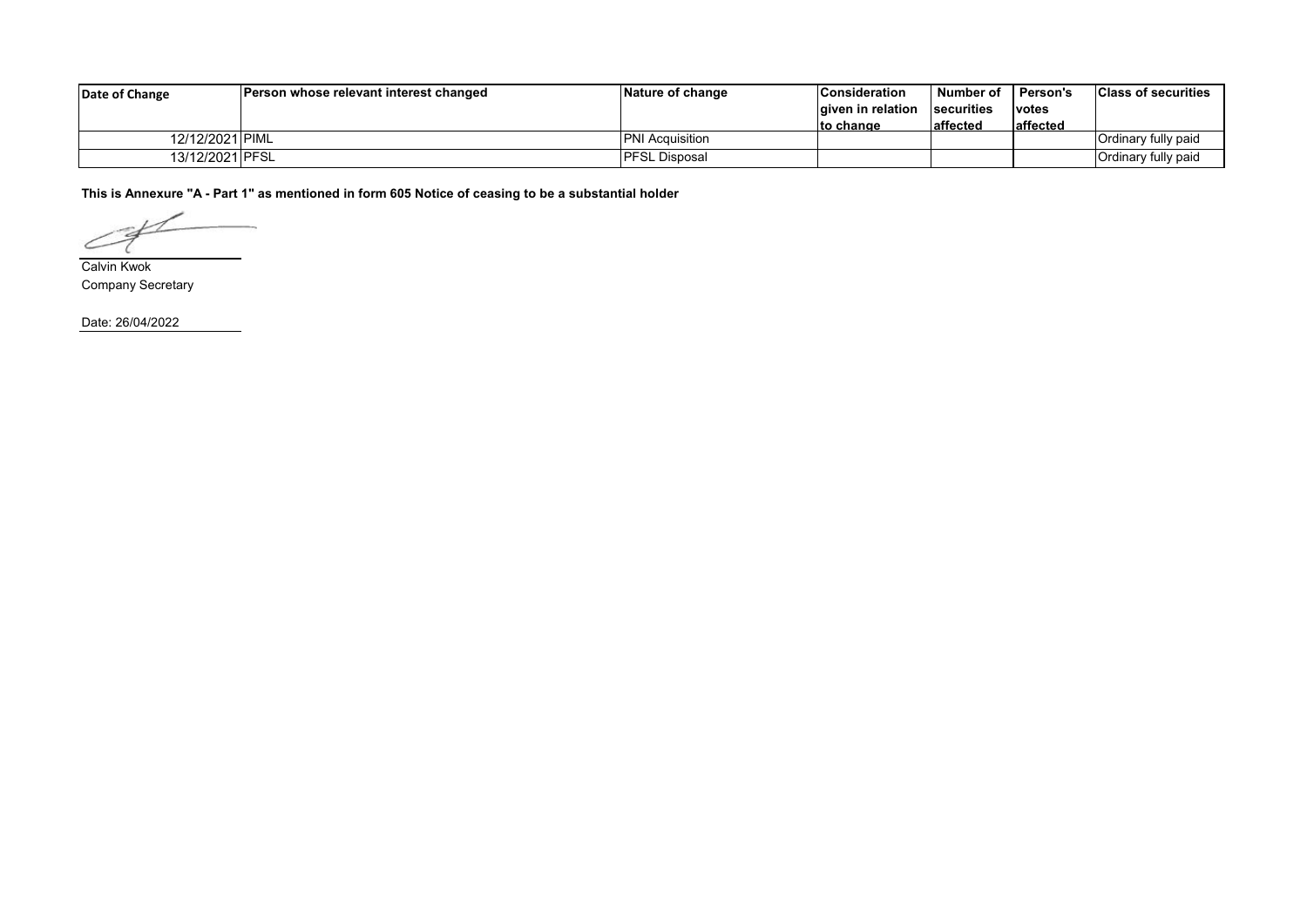# **Temple & Webster Group Ltd**

# **Annexure A - Part 2**

**Affiliated Investment Managers in which Pinnacle has over 20% voting power**

Antipodes Partners Limited (ACN 602 042 035)

Hyperion Asset Management Limited (ACN 080 135 897)

Metrics Credit Partners Pty Limited (ACN 150 646 996) Palisade Investment Partners Limited (ACN 124 326 361)

Plato Investment Management Limited (ACN 120 730 136)

Resolution Capital Limited (ACN 108 584 167)

Solaris Investment Management Limited (ACN 128 512 621)

Two Trees Investment Management Pty Limited (ACN 616 424 170)

Riparian Capital Partners Pty Ltd (ACN 630 179 752)

**This is Annexure "A - Part 2" as mentioned in form 605 Notice of ceasing to be a substantial holder**

Calvin Kwok Company Secretary Date: 26/04/2022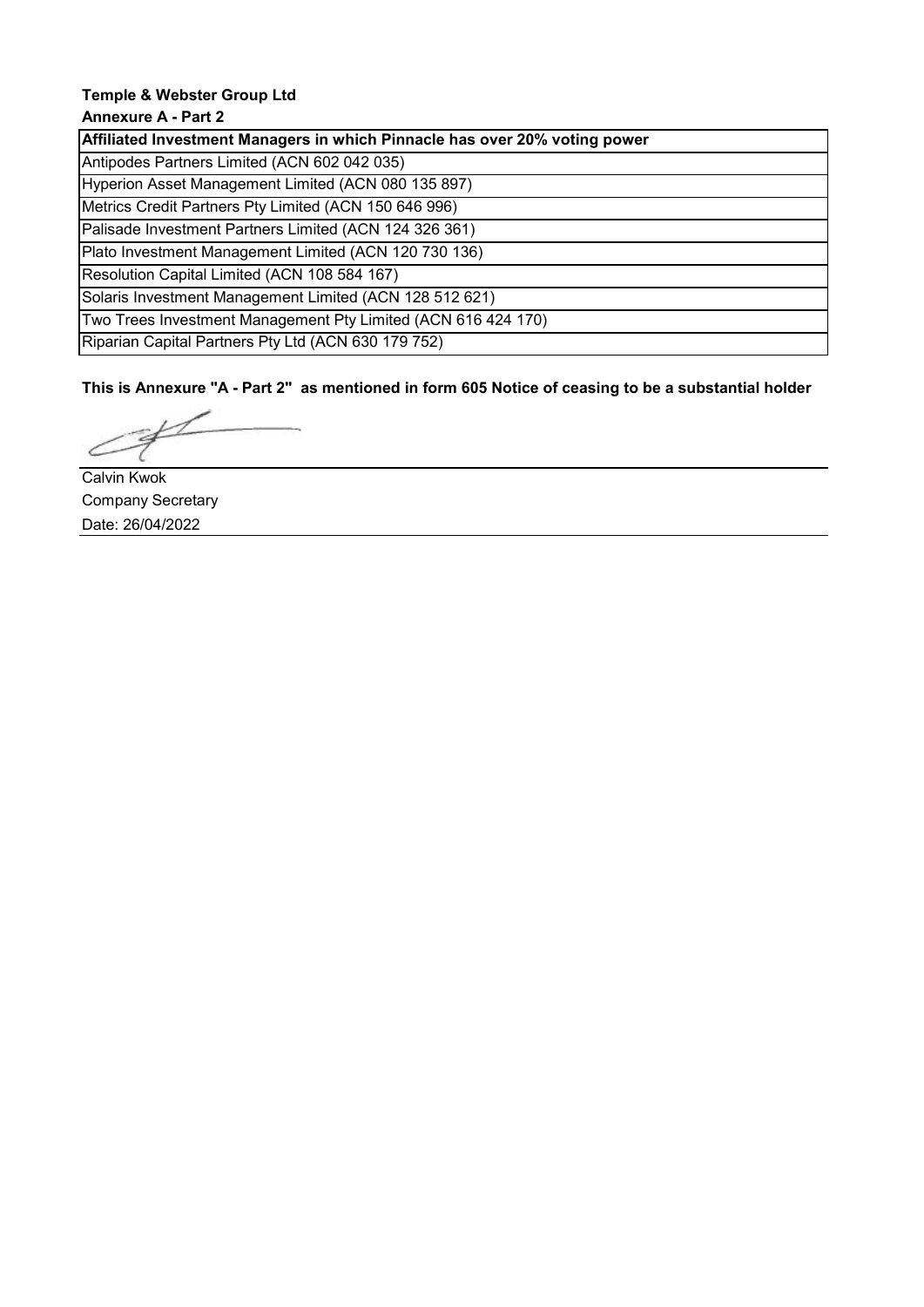### **Temple & Webster Group Ltd Annexure B**

| <b>Name</b>                                    | <b>ACN</b>  | <b>Nature of Association</b>                          |
|------------------------------------------------|-------------|-------------------------------------------------------|
| Pinnacle Investment Management                 | 100 325 184 | Related body corporate of each other entity listed in |
| <b>Group Limited</b>                           |             | Annexure B.                                           |
| Pinnacle Investment Management                 | 109 659 109 | Related body corporate of each other entity listed in |
| Limited                                        |             | Annexure B.                                           |
| <b>Pinnacle Fund Services Limited</b>          | 082 494 362 | Related body corporate of each other entity listed in |
|                                                |             | Annexure B.                                           |
| Ariano Pty Limited                             | 605 250 799 | Related body corporate of each other entity listed in |
|                                                |             | Annexure B.                                           |
| <b>Next Financial Limited</b>                  | 081 722 894 | Related body corporate of each other entity listed in |
|                                                |             | Annexure B.                                           |
| <b>Next Financial Nominees Pty Ltd</b>         | 093 252 576 | Related body corporate of each other entity listed in |
|                                                |             | Annexure B.                                           |
| Next Financial Nominees No. 2 Pty              | 132 819 115 | Related body corporate of each other entity listed in |
| Ltd                                            |             | Annexure B.                                           |
| <b>Investment Solutions Client</b>             | 117 898 334 | Related body corporate of each other entity listed in |
| Services Pty Ltd                               |             | Annexure B.                                           |
| Priority Funds Management Pty Ltd              | 120 826 575 | Related body corporate of each other entity listed in |
|                                                |             | Annexure B.                                           |
| Priority Investment Management Pty 116 943 456 |             | Related body corporate of each other entity listed in |
| Ltd                                            |             | Annexure B.                                           |
| PNI Option Plan Managers Pty Ltd               | 116 943 456 | Related body corporate of each other entity listed in |
|                                                |             | Annexure B.                                           |
| <b>Pinnacle RE Services Limited</b>            | 130 508 379 | Related body corporate of each other entity listed in |
|                                                |             | Annexure B.                                           |
| <b>Pinnacle Services Administration</b>        | 126 175 148 | Related body corporate of each other entity listed in |
| Pty Ltd                                        |             | Annexure B.                                           |
| Pinnacle Investment Management                 | Company     | Related body corporate of each other entity listed in |
| (UK) Limited                                   | Number      | Annexure B.                                           |
|                                                | 11026111    |                                                       |
| <b>POSH Nominees Pty Limited</b>               | 620 094 251 | Related body corporate of each other entity listed in |
|                                                |             | Annexure B.                                           |

**This is Annexure "B" as mentioned in form 605 Notice of ceasing to be a substantial holder**

Ć

Calvin Kwok Company Secretary Date: 26/04/2022